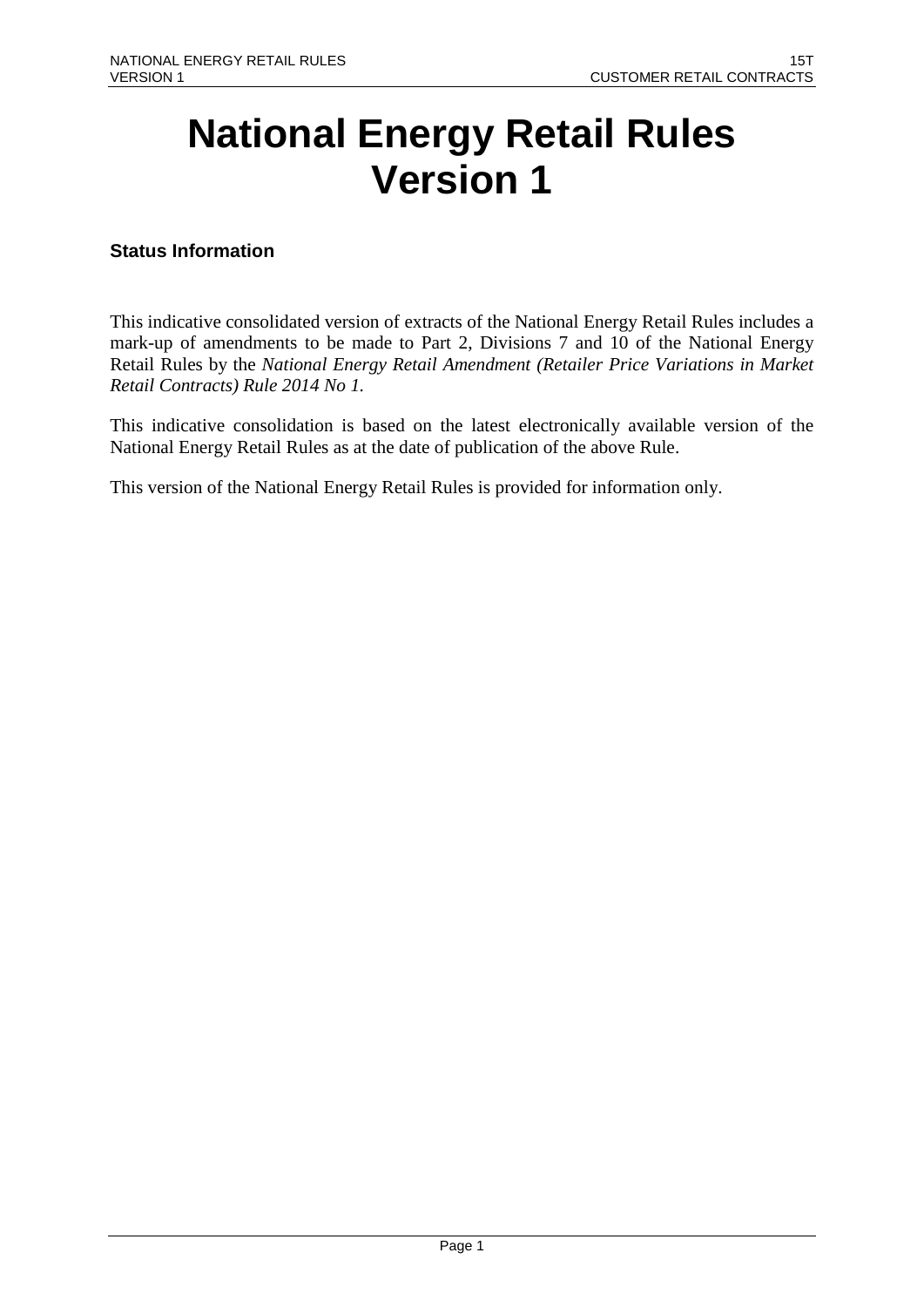# **Part 2 Customer retail contracts**

## **Division 7 Market retail contracts—particular requirements**

## **45A Definitions**

In this Division:

**fixed term retail contract** means a market retail contract that contains a term or condition that specifies:

- (a) the date on which the contract will end; or
- (b) a method for calculating the date on which the contract will end and which is ascertainable at the time the contract is entered into.

**fixed benefit period** means a period of a market retail contract (where the end date of that period is specified or ascertainable at the beginning of that period) during which a benefit to the customer (such as a price discount) is available.

## **46 Tariffs and charges**

- (1) This rule sets out some minimum requirements that are to apply in relation to the terms and conditions of market retail contracts (other than a prepayment *meter* market retail contract).
- (2) A retailer must set out in a market retail contract with a small customer all tariffs and charges payable by the customer.
- (3) The retailer must give notice to the customer of any variation to the tariffs and charges that affects the customer.
- (4) The notice must be given as soon as practicable, and in any event no later than the customer's next bill.
- (5) The retailer must set out in the market retail contract the obligations with regard to notice that the retailer must comply with where the tariffs and charges are to be varied.

## **46A Explicit Informed Consent – Variation of tariffs, charges or benefits to the customer**

- (1) This rule has effect for the purposes of section 39(1)(a) of *the Law*.
- (2) For the purposes of the transaction described in section 38(b) of *the Law*, matters relevant to the consent of the customer will include, without limitation, any term or condition in the market retail contract that provides for the variation of tariffs, charges or benefits to the customer under that contract.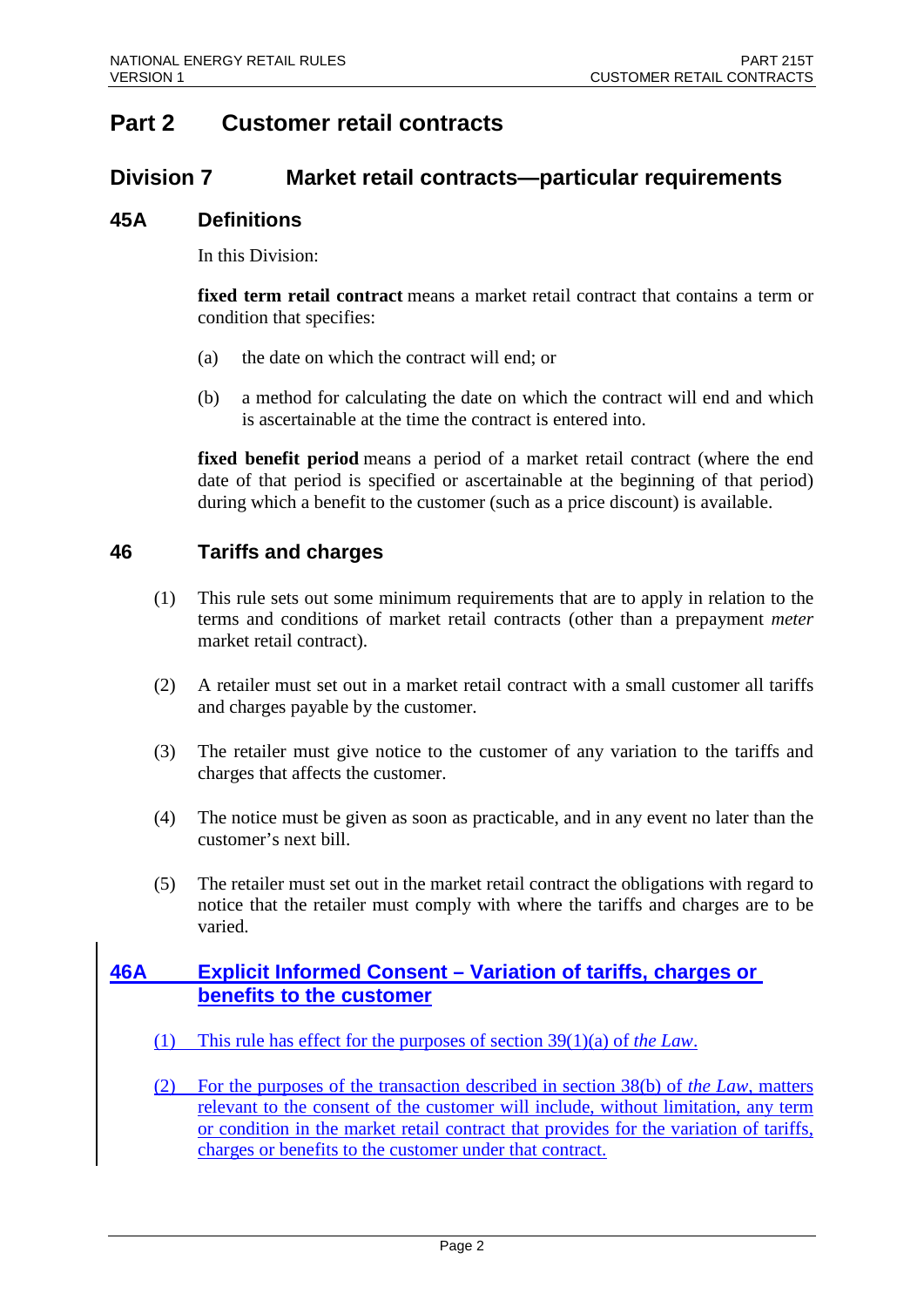## **Division 10 Energy marketing**

#### **Note:**

The *Telecommunications Act 1997*, the *Do Not Call Register Act 2006* and the Australian Consumer Law set out in Schedule 2 to the *Competition and Consumer Act 2010* of the Commonwealth may also apply to retail marketers carrying out energy marketing activities.

## **Subdivision 1 Preliminary**

## **60 Application of Division**

This Division applies to retail marketers carrying out energy marketing activities.

## **Subdivision 2 Providing information to small customers**

## **61 Overview of this Subdivision**

- (1) This Subdivision requires a retail marketer to provide specific information to small customers in connection with market retail contracts.
- (2) The information is referred to in this Subdivision as required information.

## **62 Requirement for and timing of disclosure to small customers**

A retail marketer must provide the required information to a small customer in relation to the market retail contract concerned:

- (a) before the formation of the contract; or
- (b) as soon as practicable after the formation of the contract.

## **63 Form of disclosure to small customers**

- (1) Required information provided to a small customer before the formation of the market retail contract may be provided electronically, verbally or in writing.
- (2) Required information provided to a small customer after the formation of the market retail contract must be provided in a single written disclosure statement.
- (3) If required information was provided to a small customer electronically or verbally before the formation of the market retail contract, required information in a single written disclosure statement must also be provided to the customer after the formation of the contract.